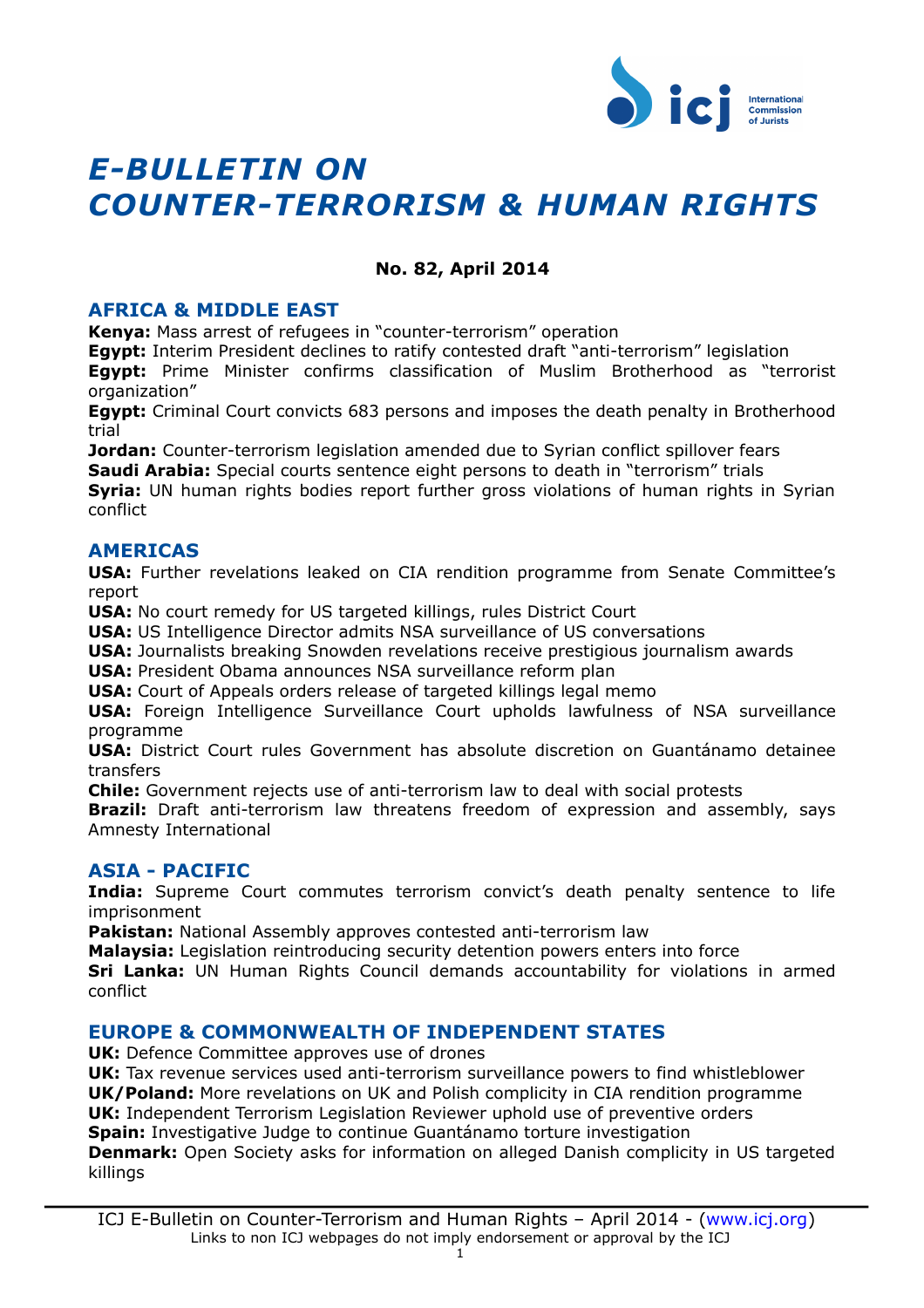**[Bulgaria:](#page-10-2)** [European Court blocks extradition of Chechen person to Russian Federation](#page-10-2) **Turkey:** [European Court rules Turkey breached right to liberty of PKK supporters](#page-10-1) **[Turkey:](#page-10-0)** [Prohibition on prisoners speaking Kurdish by phone breaches right to family life,](#page-10-0) [rules European Court](#page-10-0)

**[Ukraine:](#page-11-3)** [Acting Present launches "counter-terrorism" operation and signs secret laws](#page-11-3) **[Russian Federation:](#page-11-2)** [Duma approves new terrorism offences and measures](#page-11-2)

**[Russian Federation:](#page-11-1)** [European Court rules that extradition of "terrorism" suspect to](#page-11-1) [Uzbekistan would breach European Convention](#page-11-1)

# **UNITED NATIONS & REGIONAL ORGANIZATIONS**

**[UN:](#page-11-0)** [Human Rights Council adopts resolution on counter-terrorism and human rights](#page-11-0) **[UN:](#page-12-3)** [Privacy must be protected online as well as offline, says Human Rights Council](#page-12-3) [resolution](#page-12-3)

**[UN:](#page-12-2)** [Human Rights Council concerned at drones' civilian casualties](#page-12-2)

**[EU:](#page-12-1)** [Court of Justice invalidates Data Retention Directive](#page-12-1)

**[EU:](#page-12-0)** [Privacy expert group approves two opinions on mass surveillance](#page-12-0)

**[EU-US:](#page-13-1)** [EU and US confirm cooperation in counter-terrorism despite mass surveillance](#page-13-1) [scandal](#page-13-1)

**[Council of Europe:](#page-13-0)** [Edward Snowden testifies before Parliamentary Assembly with new](#page-13-0) [revelations](#page-13-0)

[Amnesty International publishes second edition of Fair Trial Manual](#page-14-0)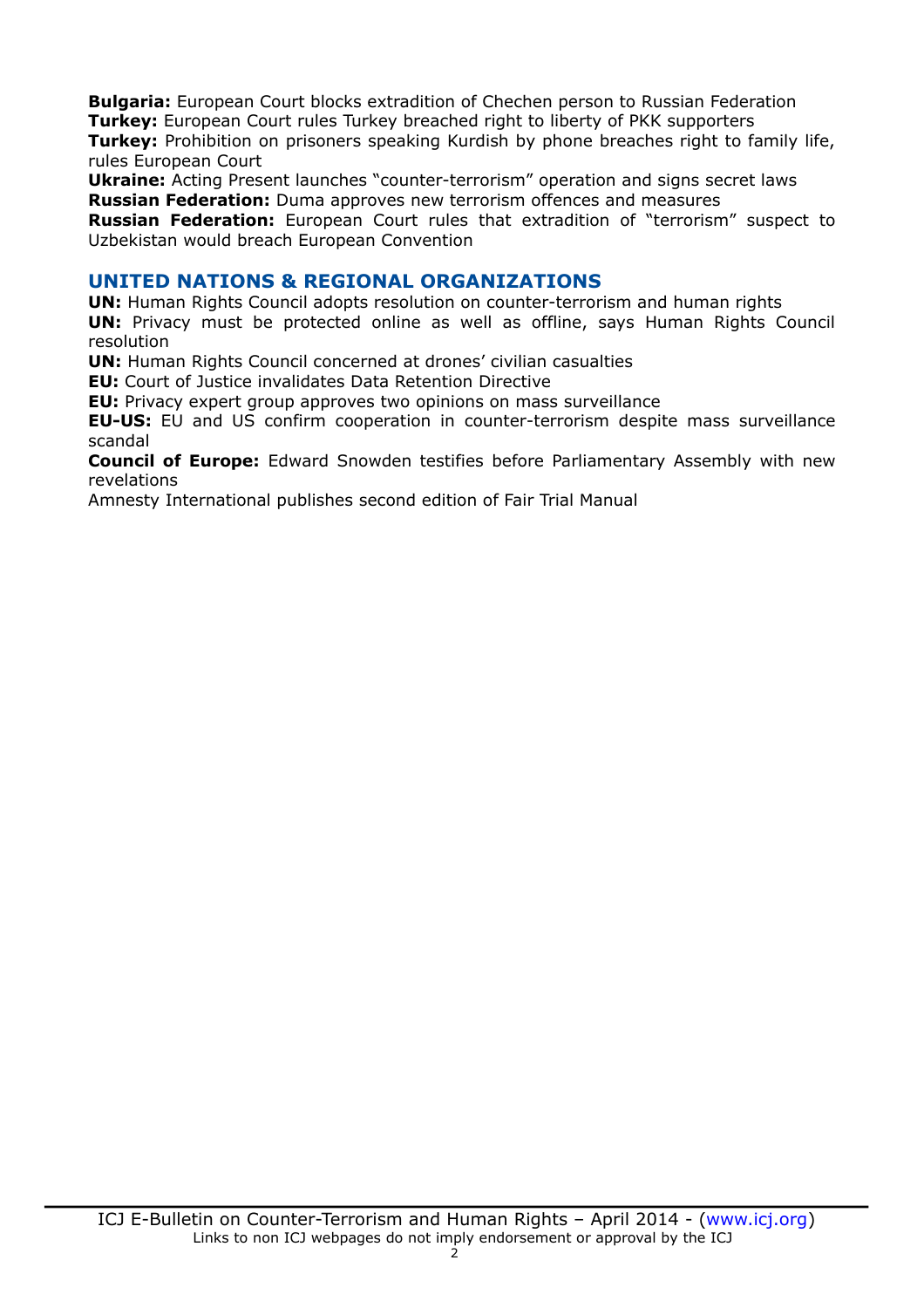# **AFRICA & MIDDLE EAST**

#### <span id="page-2-2"></span>**Kenya: Mass arrest of refugees in "counter-terrorism" operation**

On 26 March, Kenya's Minister of Interior, Ole Lenku, issued a directive ordering all refugees in the country to return to the two established camps in Dadaab and Kakuma, threatening with arrest and deportation those found outside of a refugee camp. Following the order, Kenyan authorities began an anti-terrorism operation code-named Rudisha Usalama ("restore peace"), during which more than 4,000 people, mainly from the Somali community, were arrested throughout the country. The detainees were held in a sports stadium where the police interrogated them to determine their legal status. This antiterrorism operation and the relocation order came after an attack, characterized as "terrorist" by the authorities, in which gunmen killed four persons and injured several other in a church. After claims by the Council of Imams and Preachers that the authorities had been mistreating the Somali community, the Independent Policing Oversight Authority (IPOA) announced that it had begun investigations into the operation.

**[UNHCR Statement](http://www.unhcr.org/5342b35d9.html) [Press Article 1](http://www.bbc.com/news/world-africa-26955803) [Press Article 2](http://www.nation.co.ke/news/Muslim-leaders-against-clampdown/-/1056/2278456/-/s4q2bez/-/index.html) [Press Article 3](http://www.nation.co.ke/news/Muslims-accuse-police-of-terror/-/1056/2281192/-/budcvw/-/index.html)**

# <span id="page-2-1"></span>**Egypt: Interim President declines to ratify contested draft "anti-terrorism" legislation**

On 14 April, the interim President of Egypt, Adly Mansour, sent back to the Government draft counter-terrorism legislation on the grounds that it had not been subject to public consultation and debate. Several human rights organizations, including Amnesty International and Human Rights Watch, had strongly criticized the draft legislation. The legislation would introduce in the Penal Code a definition of terrorism expanded "to include actions aimed at "damaging national unity, natural resources, monuments … hindering the work of judicial bodies … regional and international bodies in Egypt, and diplomatic and consular missions" [and] to "any behaviour or preparation with the purpose of damaging communications, or information systems, or financial and banking systems, or the national economy"." The human rights organizations expressed concern that such a vague definition of terrorism could be used to further repress any opposition or protest action in violation of the rights to freedom of association and expression. The draft legislation also would extend the application of the death penalty to "the crimes of founding, managing or administering a terrorist group" and provides security officers with the power to detain suspects for up to 72 hours without prosecutorial authorization, a period extendable for a further seven days, contrary to international obligations of torture prevention.

#### **[NGO Statement 1](http://www.amnesty.org/en/for-media/press-releases/egyptian-president-must-reject-flawed-anti-terrorism-laws-2014-04-11) [NGO Statement 2](http://www.hrw.org/news/2014/04/27/egypt-revise-terrorism-laws-safeguard-rights) [Press Article](http://english.ahram.org.eg/NewsContent/1/64/99024/Egypt/Politics-/Egypts-interim-president-calls-for-public-dialogue.aspx)**

## <span id="page-2-0"></span>**Egypt: Prime Minister confirms classification of Muslim Brotherhood as "terrorist organization"**

On 11 April, Prime Minister Ibrahim Mehled issued decision no. 579/2014 officially labelling the Muslim Brotherhood as a "terrorist organization", after the Cairo Court for Urgent Matters affirmed the previous Government's decision to outlaw the political party and religious group. This decision extended the application of the anti-terrorism legislation to any Muslim Brotherhood member and reportedly to "any person who supports it verbally or in writing or in "other ways" and any person who funds its activities". On 10 April, Abdulrahim Shaheen, a reporter who works with Al-Jazeera and for the newspapers *Al-Hurriya wa Al-Adala* and *Misr 25* was arrested by national security police on charges of "membership of a terrorist group," "inciting hatred" and "spreading false information."

**[NGO Statement](http://en.rsf.org/egypt-another-al-jazeera-reporter-11-04-2014,46134.html) [Press Article](http://allafrica.com/stories/201404141801.html)**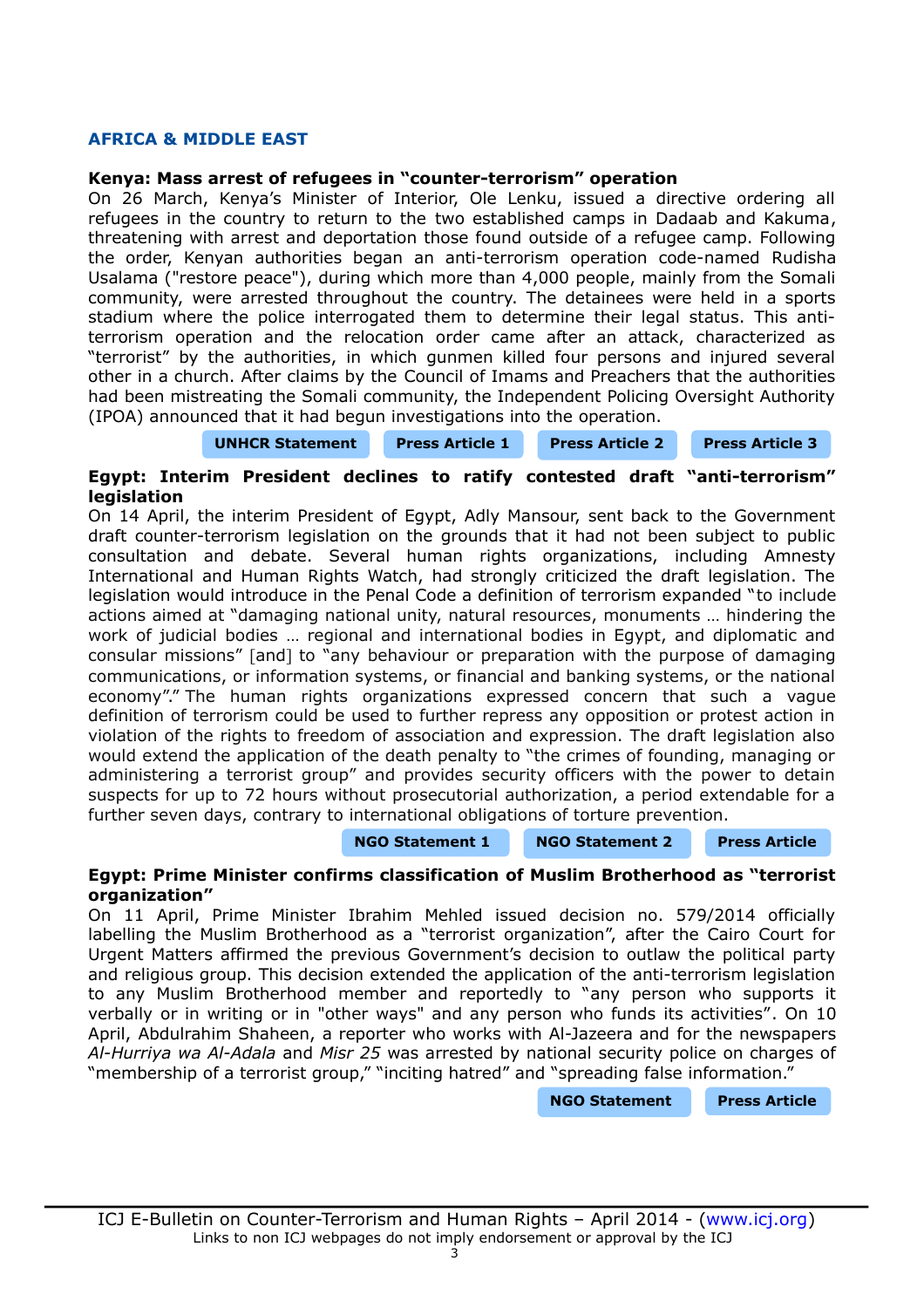# <span id="page-3-3"></span>**Egypt: Criminal Court convicts 683 persons and imposes the death penalty in Brotherhood trial**

On 28 April, the Minya Criminal Court convicted and sentenced to death 683 individuals on charges involving the killing of a police officer, attacking the Adawa police station, destroying public property, and seizing weapons. Of the 683 sentenced, only 80 individuals were in detention. On 24 March, the same court sentenced 529 individuals to death for attacking a police station, killing a police officer, and other charges. Both alleged attacks in Minya came following the dispersal of the 14 August sit-ins in support of ousted former President Mohamed Morsi. On 28 April, the court affirmed the death sentence for 37 of these persons, and imposed 25 years imprisonment with hard labor for 492 persons. The ICJ denounced the trial as unfair, as well as resort to the death penalty as punishment.

#### **[NGO Statement](http://www.icj.org/egypt-icj-condemns-further-mass-death-sentences/) [Press Article](http://www.aljazeera.com/news/middleeast/2014/04/egyptian-court-sentences-683-people-death-201442875510336199.html)**

# <span id="page-3-2"></span>**Jordan: Counter-terrorism legislation amended due to Syrian conflict spillover fears**

On 22 April, Jordan's Parliament approved amendments to the 2006 Anti-Terrorism Law with the aim of curbing participation of Jordanians in Syrian opposition armed groups. According to press reports, under the newly approved legislation the definition of terrorism "has been expanded to include any act meant to create sedition, harm property or jeopardise international relations, or to use the Internet or media outlets to promote "terrorist" thinking." The amendments also make a criminal offence "the use of information technology, the Internet or any means of publication or media, or the creation of a website, to facilitate terrorist acts or back groups that promote, support or fund terrorism." The penalties for commission of terrorist acts have reportedly been increased to range from ten years of imprisonment to the death penalty.

**[Press Article 1](http://gulfnews.com/news/region/jordan/jordan-amends-anti-terror-law-over-syria-fallout-1.1323735) [Press Article 2](http://www.albawaba.com/news/jordan-terrorism-571392) [Press Article 3](http://www.aljazeera.com/news/middleeast/2014/04/jordan-anti-terrorism-law-sparks-concern-201442510452221775.html)**

<span id="page-3-1"></span>**Saudi Arabia: Special courts sentence eight persons to death in "terrorism" trials** On 20 and 21 April, Riyadh's Specialized Criminal Court sentenced eight persons to the death penalty in two separate trials for a series of attacks in May 2003 which left 35 people dead, including eight United States nationals and nine attackers. The Specialized Criminal Court sentenced another 77 persons to terms of imprisonment ranging from two to 35 years. All the defendants were charged with either committing or aiding or abetting the terrorist attacks. Five of the sentenced men were not identified, but one was reported in the press to be "a former guard at al-Hayer prison who had 'sheltered one of the wanted terrorists' and been involved in a gun battle with police at an apartment complex in 2003."

**[Press Article 1](http://www.aljazeera.com/news/middleeast/2014/04/saudi-arabia-sentences-qaeda-members-death-201442121567274500.html) [Press Article 2](http://www.bbc.com/news/world-middle-east-27103375) [Press Article 3](http://uk.reuters.com/article/2014/04/21/uk-saudi-trial-idUKBREA3K07020140421)**

# <span id="page-3-0"></span>**Syria: UN human rights bodies report further gross violations of human rights in Syrian conflict**

On 14 April, the Office of the UN High Commissioner for Human Rights published a paper documenting "the rampant use of torture, including allegedly of children, in detention facilities across Syria by Government forces and some armed opposition groups". The report contains testimonies from detainees alleged to have been "systematically held without access to lawyers, and while some were brought before tribunals, proceedings flouted basic fair trial standards, including the right to legal representation." Special courts, such as the Terrorism Tribunal created in Damascus in 2012, have reportedly received referrals of 1,200 files in the month of January 2014 alone "with each file including an average of two persons". On 28 March, the UN Human Rights Council adopted a resolution in which it expressed "grave concern at credible reports that thousands of detainees, both Syrian and non-Syrian nationals, may have died in government prisons as a result of starvation and torture, condemns those responsible for those violations,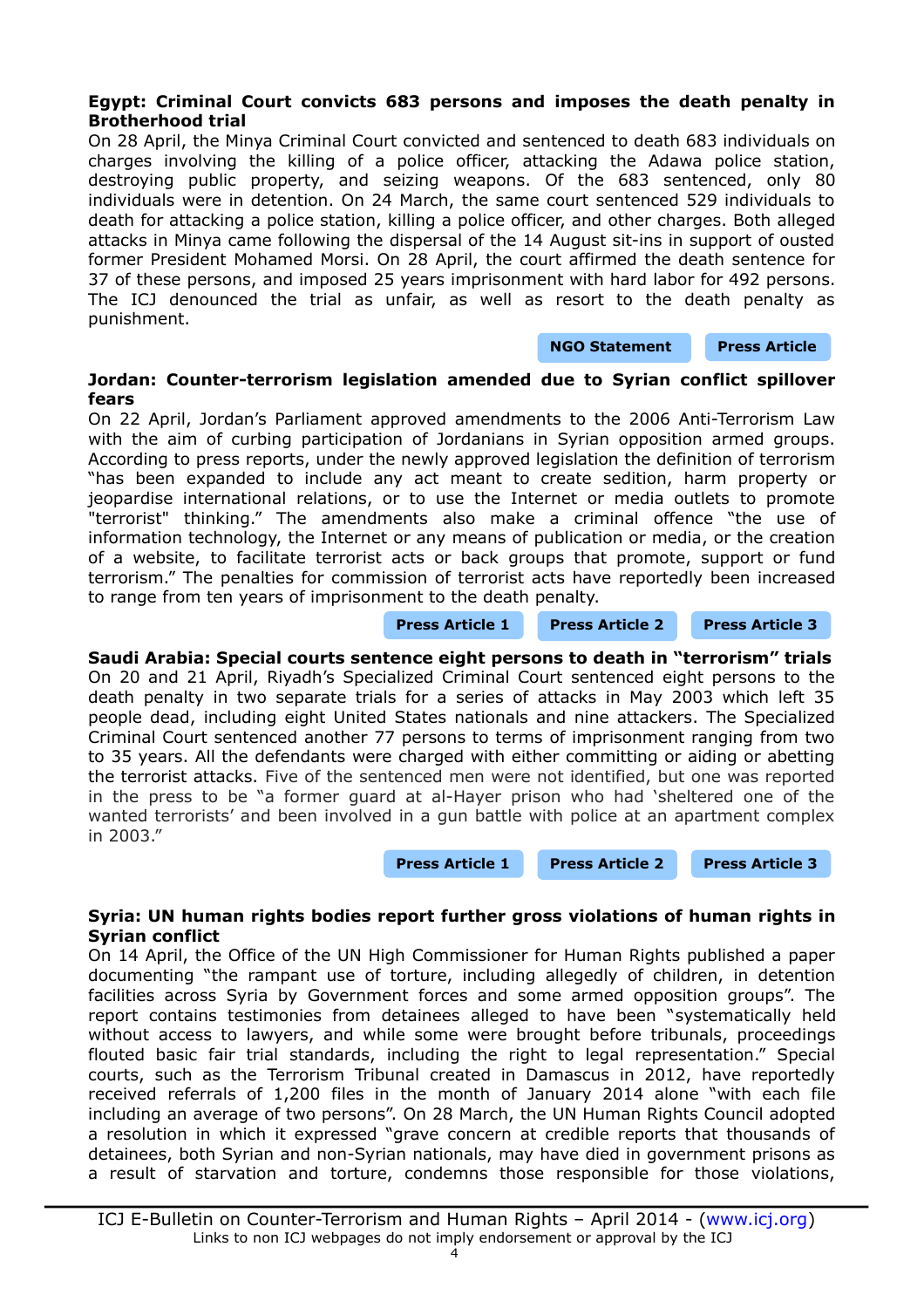demands the release of all persons arbitrarily detained, including children, and calls upon the Syrian authorities to publish a list of all detention facilities, to ensure that conditions of detention comply with applicable international law and immediately to allow access by independent monitors to all detention facilities."

**[OHCHR Report](http://www.ohchr.org/Documents/Countries/SY/PaperOnTorture.pdf) [HRC Resolution](http://www.un.org/ga/search/view_doc.asp?symbol=A/HRC/25/L.7) [UN Statement 1](http://www.unog.ch/unog/website/news_media.nsf/(httpNewsByYear_en)/E124F8EA32C74D77C1257CA90068F353?OpenDocument) [UN Statement 2](http://www.un.org/apps/news/story.asp?NewsID=47574&Cr=Syria&Cr1=#.U06G1RZy4lI)**

#### **AMERICAS**

# <span id="page-4-2"></span>**USA: Further revelations leaked on CIA rendition programme from Senate Committee's report**

After the US Senate Intelligence Committee voted 11-3 on 3 April in favour of asking the White House to declassify the executive summary, findings and conclusions of its report on its investigations into the CIA-led rendition, interrogation and secret detention programme, its bullet point conclusions were leaked through the press on 11 April. They revealed that, not only had the CIA misled the Government on the use of "enhanced interrogation techniques", but also that such techniques "did not effectively assist the agency in acquiring intelligence or in gaining cooperation from detainees." According to these conclusions, the CIA used far more brutal interrogation techniques than those communicated to the authorities and impeded oversight from the White House, Congress, and the CIA's Office of the Inspector General. The report is said to conclude that a climate of impunity remains in the CIA and that this CIA-led programme has "hindered the national security missions of other Executive agencies". A coalition of human rights organizations has written to to President Barack Obama to urge him to declassify the Senate report.



# <span id="page-4-1"></span>**USA: No court remedy for US targeted killings, rules District Court**

On 4 April, the US District Court for the District of Columbia dismissed a constitutional complaint by the father of Anwar Al-Aulaqi, killed by a targeted U.S. drone attack in Yemen in 2011. The contested drone attacks resulted in the deaths of three US citizens, Anwar Al-Aulaqi and Samir Khan on 30 September 2011, and of Al-Aulaqi's 16-year-old son, Abdulrahman, killed in a separate drone attack two weeks later. The Obama administration had acknowledged responsibility for the deaths a year earlier in May 2013. Although the District Court rejected the submission that "political questions" prevent the judiciary from hearing the case, it ruled that the judicial branch could not provide a remedy for targeted killings without intruding on the powers of the President and Congress when it comes to armed conflict.

**[Ruling](https://ecf.dcd.uscourts.gov/cgi-bin/show_public_doc?2012cv1192-36) [NGO Statement 1](https://www.aclu.org/national-security/court-dismisses-lawsuit-challenging-us-drone-killings-three-americans) [NGO Statement 2](http://ccrjustice.org/newsroom/press-releases/court-dismisses-lawsuit-challenging-u.s.-drone-killings-of-three-americans)**

#### <span id="page-4-0"></span>**USA: US Intelligence Director admits NSA surveillance of US conversations**

On 1 April, media reports revealed the content of a letter sent last 28 March by the Director of National Intelligence, James R. Clapper Jr, to Senator Ron Wyden, in which he admitted that "United States intelligence analysts have searched for Americans' emails and phone calls within the repository of communications that the government collects without a warrant". On 10 April, it was reported that the US Government is refusing to give access to German Chancellor Angela Merkel to her file held by the US National Security Agency or to answer formal questions on the US surveillance activities. On 22 March, the German periodical Der Spiegel revealed that the US NSA targeted "former Chinese President Hu Jintao, the Chinese Trade Ministry, banks, (and) Huawei. With 150,000 employees and €28 billion (\$38.6 billion) in annual revenues, the company is the world's second largest network equipment supplier."

ICJ E-Bulletin on Counter-Terrorism and Human Rights – April 2014 - [\(www.icj.org\)](http://www.icj.org/) Links to non ICJ webpages do not imply endorsement or approval by the ICJ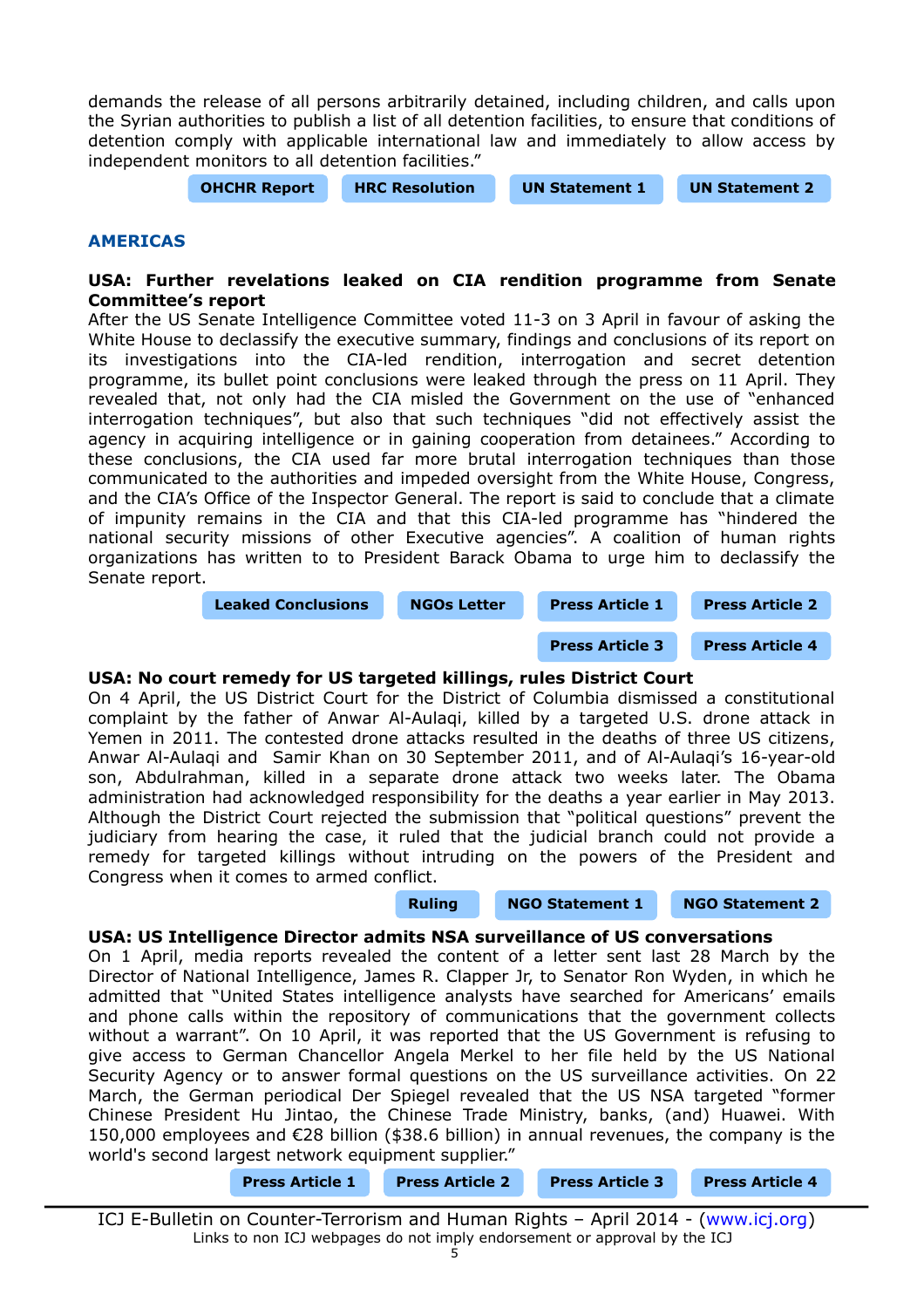# <span id="page-5-3"></span>**USA: Journalists breaking Snowden revelations receive prestigious journalism awards**

On 11 April, journalists Laura Poitras and Glenn Greenwald, who had first met with NSA whistleblower Edward Snowden and developed the stories of the NSA mass surveillance, entered the USA for the first time since the revelations. The two journalists had been awarded the George Polk Awards in New York City. On 15 April, *The Guardian* and the *Washington Post* received the Pulitzer Prize for the reporting of Snowden documents leaks. In his acceptance speech, Glenn Greenwald said that "each one of these awards just provides further vindication that what [Snowden] did in coming forward was absolutely the right thing to do and merits gratitude, and not indictments and decades in prison." Laura Poitras also recalled that "he's not the first person who's sacrificed their life, but he came forward with information that allows us to know what's actually happening. And so this award is really for Edward Snowden".

**[Speeches](http://www.democracynow.org/2014/4/14/this_award_is_for_snowden_glenn) [Awards Announcement](http://www.liu.edu/Brooklyn/About/News/Press-Releases/2014/February/LIU-Announces-2013-George-Polk-Awards-in-Journalism) [Press Article 1](http://news.yahoo.com/wash-post-guardian-share-pulitzer-nsa-coverage-203500529.html) [Press Article 2](http://www.theguardian.com/world/2014/apr/11/journalists-nsa-guardian-polk-award-snowden)**

# <span id="page-5-2"></span>**USA: President Obama announces NSA surveillance reform plan**

On 25 March, President Barack Obama announced a new plan to reform the National Security Service surveillance system. According to the plan, the Government would request Congress to modify section 215 of the USA Patriot Act, currently authorizing the sweeping NSA mass surveillance programmes, to require judicial authorization based on individual suspicion for any surveillance measure. President Obama stressed that the proposal presented to him would eliminate the concern "of government storing bulk data generally". The *New York Times* has added that "bulk records would stay in the hands of phone companies, which would not be required to retain the data for any longer than they normally would", i.e. eighteen months. On 27 March, the *Washington Post* specified that, "except in emergencies, the government will receive records only with an order from the Foreign Intelligence Surveillance Court approving the use of specific phone numbers for queries"; "the phone companies will return results on a continuous, ongoing basis"; and "the companies will be compelled by court order to ensure that the results are returned in a usable format and timely manner."

**[Obama Speech](http://www.washingtonpost.com/world/national-security/transcript-obamas-remarks-on-russia-nsa-at-the-hague-on-march-25/2014/03/25/412950ca-b445-11e3-8cb6-284052554d74_story.html?wprss=rss_national-security) [Press Article 1](http://www.nytimes.com/2014/03/25/us/obama-to-seek-nsa-curb-on-call-data.html?partner=rss&emc=rss&_r=3) [Press Article 2](http://www.washingtonpost.com/world/national-security/obama-says-new-nsa-proposal-alleviates-privacy-concerns/2014/03/25/c6911126-b431-11e3-8cb6-284052554d74_story.html?wprss=rss_national-security) [Press Article 3](http://www.washingtonpost.com/world/national-security/white-house-pushes-congress-to-quickly-pass-changes-to-nsa-surveillance-program/2014/03/27/1a2c4052-b5b9-11e3-8cb6-284052554d74_story.html?wprss=rss_national-security)**

# <span id="page-5-1"></span>**USA: Court of Appeals orders release of targeted killings legal memo**

On 21 April, the US Court of Appeals for the Second Circuit of New York ordered the US Government to produce the legal memoranda on which its targeted killing programme is based. The Court ruled that the Government could no longer rely on the exceptions to disclosure that had been allowed on 2 January 2013 by District Judge McMahon, because "whatever protection the legal analysis might once have had, has been lost by virtue of public statements of public officials at the highest levels and official disclosure of the D.O.J. White Paper."

**[Ruling](https://www.aclu.org/sites/default/files/assets/targeted_killing_foia_appeal_ruling.pdf) [NGO Statement](https://www.aclu.org/national-security/appeals-court-orders-release-targeted-killing-memo) [Press Article](http://www.nytimes.com/2014/04/22/nyregion/panel-orders-release-of-document-in-targeted-killing-of-anwar-al-awlaki.html&assetType=nyt_now)**

# <span id="page-5-0"></span>**USA: Foreign Intelligence Surveillance Court upholds lawfulness of NSA surveillance programme**

On 25 April, a March 2014 judgment of the Foreign Intelligence Surveillance Court was declassified which upholds the legality of the NSA mass surveillance programme of phone conversations. The rationale for the decision of Judge Rosemary M. Collyer was that a 1979 precedent, *Smith v. Maryland*, still applied to this NSA programme and that a person has no privacy expectation in respect of data voluntarily turned over to third parties, such as phone companies. The challenge to the programme had reportedly been brought by a US phone company, said to be Verizon, after Judge Richard J. Leon of the US District Court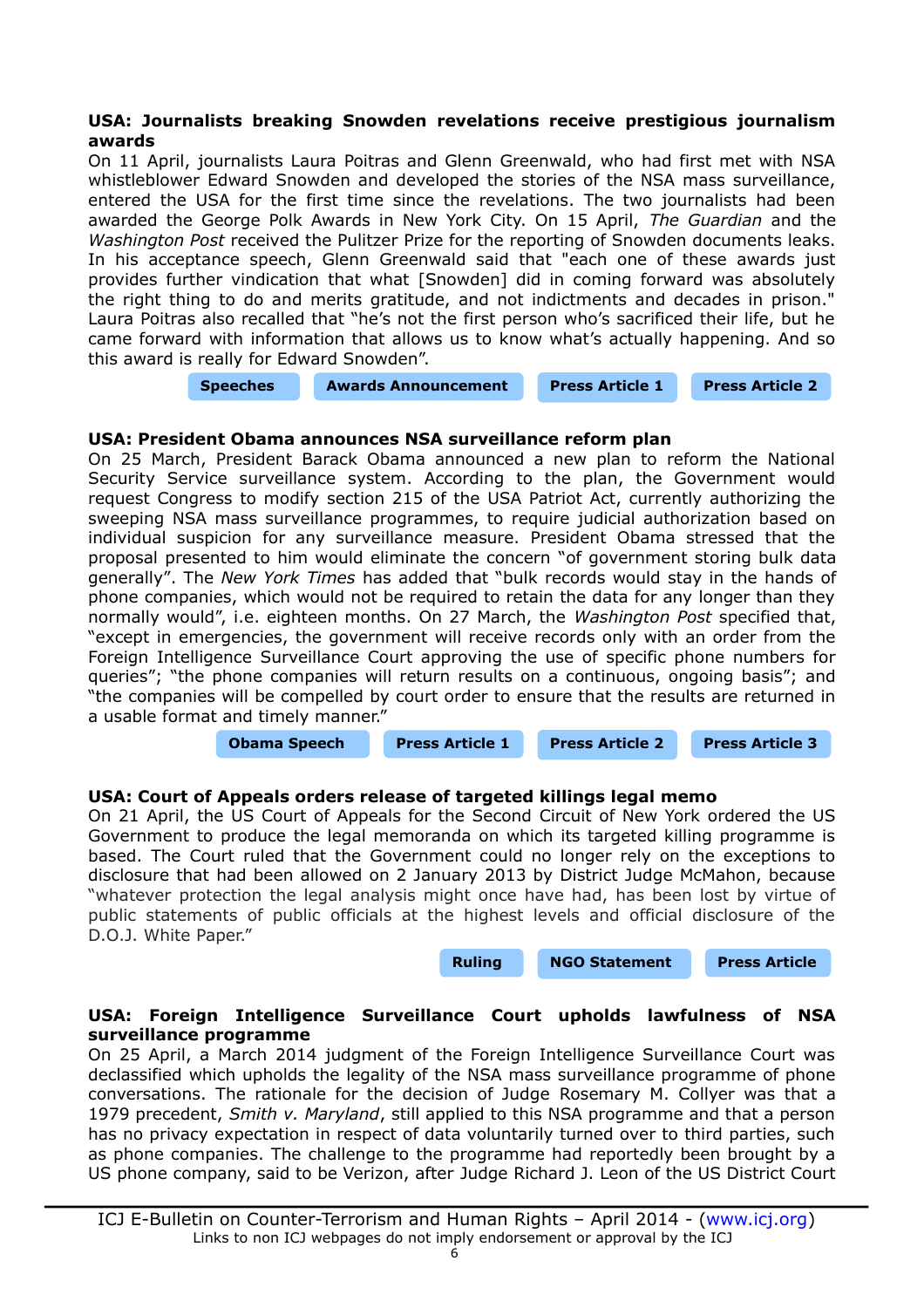for the District of Columbia ruled, on 16 December 2013, that, in the present day, "the ubiquity of phones has dramatically altered the *quantity* of information that is now available and, *more importantly*, what the information can tell the Government about people's lives [and that this has] resulted in a *greater* expectation of privacy and recognition that society views that expectation as reasonable". The FISA court has rejected this argument.

# <span id="page-6-2"></span>**USA: District Court rules Government has absolute discretion on Guantánamo detainee transfers**

On 8 April, the US District Court for the District of Columbia rejected the claim of Ahmed Adnan Ahjam, a Guantánamo detainee of Syrian nationality, who was challenging the constitutionality of the 2013 and 2014 National Defense Authorization Acts insofar as they impeded his transfer out of detention to a third country. Ahmed Adnan Ahjam had been cleared for transfer in the report of the Guantánamo Task Force published on 22 January 2010, but has remained at Guantánamo nonetheless. The District Court ruled that he did not have any standing before the federal courts, as he could not demonstrate a "judicially cognizable interest" as an injury in fact, since he did not have a constitutional "right to be free." The court held that the classification "cleared for transfer" did not divest him of his status of "enemy combatant" and did not amount to a situation of "cleared for release". The Court stressed that under the "cleared for transfer" status, the administration maintained absolute discretion on whether or not to carry out the transfer and on whether or not to maintain this status, since it was a decision pertaining to the realm of foreign policy.

**[Ruling](https://ecf.dcd.uscourts.gov/cgi-bin/show_public_doc?2009cv0745-1813)**

**[Ruling](http://s3.documentcloud.org/documents/1148929/opinion-and-order-in-case.pdf) [Press Article](http://www.nytimes.com/2014/04/26/us/phone-company-bid-to-keep-data-from-nsa-is-rejected.html?_r=0)**

# <span id="page-6-1"></span>**Chile: Government rejects use of anti-terrorism law to deal with social protests**

On 25 March, the Minister of Interior, Rodrigo Peñailillo, declared that the newly established Government of Michelle Bachelet rejected the use of anti-terrorism legislation and powers to address social protests of students and members of the Mapuche indigenous people. The public prosecutors have consequently begun to re-qualify some criminal charges as ordinary offences instead of offences of terrorism. The Minister stressed that there was no need to apply the anti-terror laws, as the protests did not involve terrorist acts occurring in Chile. He announced that he had tasked a legal team to elaborate a proposal of amendment of Law 18.314 – the Anti-Terrorism Law of the Pinochet-era still in force – to align it to Chile's international human rights obligations.

#### **[Press Article 1 \(S\)](http://www.latercera.com/noticia/nacional/2014/04/680-576100-9-gobierno-recalifica-querellas-y-quita-ley-antiterrorista-de-cuatro-casos-en-la.shtml) [Press Article 2 \(S\)](http://revistanorte.com.ar/?p=17280)**

# <span id="page-6-0"></span>**Brazil: Draft anti-terrorism law threatens freedom of expression and assembly, says Amnesty International**

On 11 April, Amnesty International expressed concern at a draft anti-terrorism law (draft law no. 449), currently under consideration in the Brazilian Congress. If approved, the law would introduce a punishment of 15 to 30 years of imprisonment for anyone "causing or inciting widespread terror by threatening or trying to threaten the life, the physical integrity or the health or liberty of a person." The definition of the offence of terrorism was said to be overbroad. Amnesty International suggested that "the draft legislation could worsen the already dire record of Brazil's police in dealing with public unrest and "puts freedom of expression and the right to peaceful assembly at risk"." The draft is under consideration in view of the forthcoming football World Cup.

**[NGO Statement](http://www.amnesty.org/en/for-media/press-releases/brazil-human-rights-under-threat-ahead-world-cup-2014-04-11) [Press Article](http://www.theguardian.com/football/2014/apr/19/world-cup-brazil-anti-terror-law-alarms-human-rights-groups)**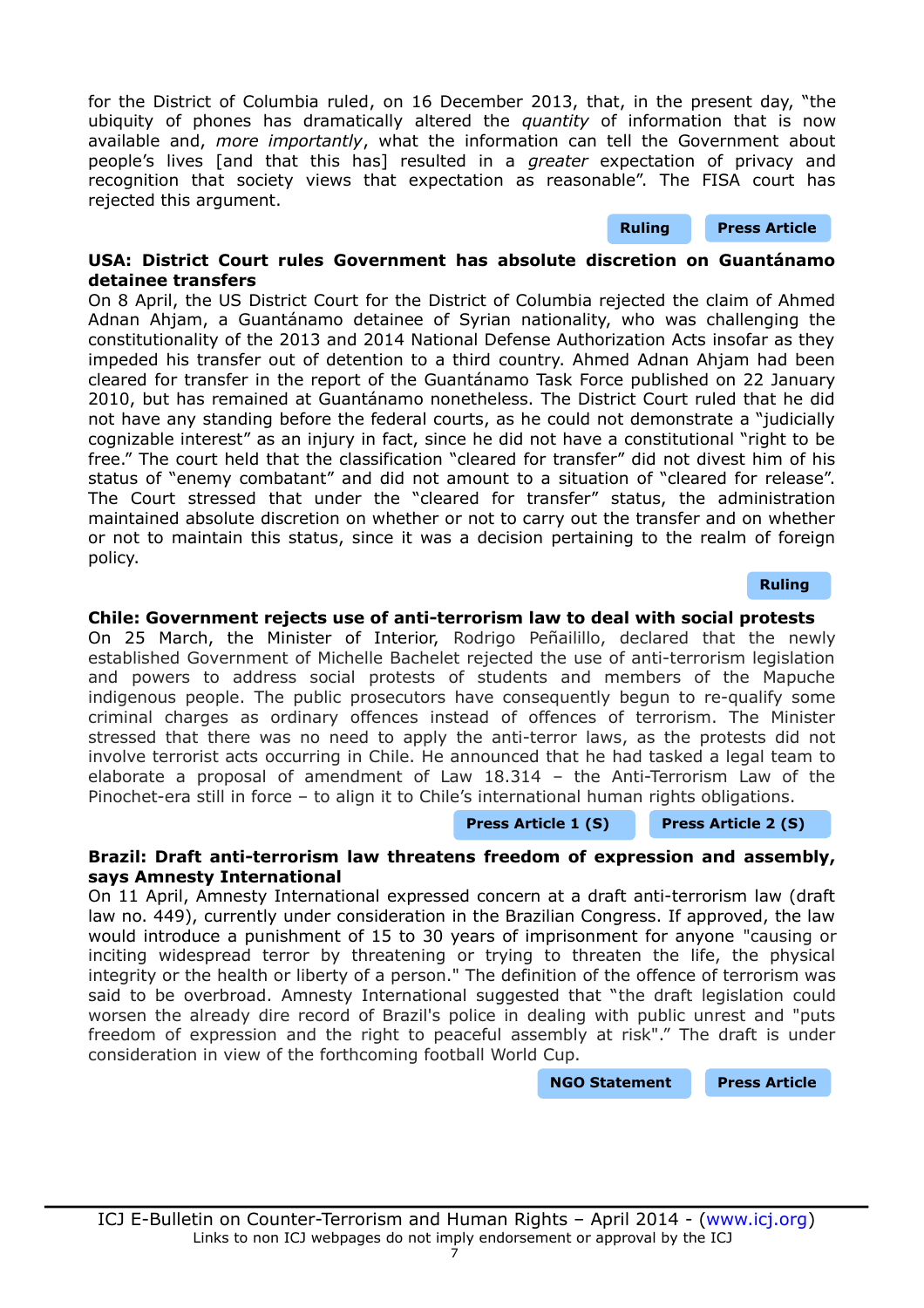# **ASIA - PACIFIC**

### <span id="page-7-3"></span>**India: Supreme Court commutes terrorism convict's death penalty sentence to life imprisonment**

On 31 March, the Supreme Court commuted the death sentence of Devinder Pal Singh Bhullar to life imprisonment on the grounds that his request for pardon, which had been ultimately rejected, had been pending for eight years in what the Court termed an "unexplained/inordinate delay" and because of his supervening serious mental illness. Pal Singh Bhullar was sentenced to the death penalty for committing a terrorist attack in New Delhi in September 1993, which killed nine persons and injured 25 others. The Federal Government had indicated to the court that it did not oppose to the commutation of Bhullar's death sentence.

#### **[Judgment](http://supremecourtofindia.nic.in/outtoday/cur8822013.pdf) [Press Article 1](http://www.bbc.com/news/world-asia-india-26815494) [Press Article 2](http://www.thehindu.com/news/national/centre-favours-commuting-bhullars-death-penalty/article5839257.ece?utm_source=RSS_Feed&utm_medium=RSS&utm_campaign=RSS_Syndication)**

#### <span id="page-7-2"></span>**Pakistan: National Assembly approves contested anti-terrorism law**

On 7 April, the National Assembly approved the conversion into law of the *Ordinance no. IX of 2013 to provide for protection against waging of war against Pakistan and the prevention of acts threatening the security of Pakistan*. The legislation establishes special courts with jurisdiction in parts of the country to be determined by the Government, with competence on a wide range of security offences, including cyber crimes and "acts that are calculated to influence or affect the conduct of Government by intimidation or coercion, or to retaliate against government conduct". The ordinance creates a presumption that a person is engaged in waging war against Pakistan on the basis of the "existence of reasonable evidence against him" and introduces the notion of "enemy alien", i.e. "a person who fails to establish his citizenship of Pakistan and is suspected to be involved in the waging of war or insurrection against Pakistan or depredation on its territory by virtue of involvement in offences" contained in the ordinance. The law also gives the government power to order preventative detention of up to ninety days. On 11 April, Human Rights Watch called on the Pakistani Senate not to approve the legislation, saying that it "runs roughshod over rights provided under international law as well as Pakistan's constitution."

#### **[Ordinance](http://www.na.gov.pk/uploads/documents/1383819468_951.pdf) [NGO Statement](http://www.hrw.org/news/2014/04/11/pakistan-revise-repressive-anti-terrorism-law) [Press Article](http://www.nation.com.pk/islamabad/28-Apr-2014/pml-n-likely-to-get-ppo-thru-senate-with-ppp-help?utm_source=feedburner&utm_medium=feed&utm_campaign=Feed:%20pakistan-news-newspaper-daily-english-online/24hours-news%20(The%20Nation%20:%20Latest%20News)**

#### <span id="page-7-1"></span>**Malaysia: Legislation reintroducing security detention powers enters into force**

On 2 April, the *Prevention of Crime (Amendment and Extension) Act 2013*, passed by Parliament on 11 October 2013, entered into force. The Malaysian Bar Association had protested that the new legislation "contains provisions that revive some of the most offensive elements of the Internal Security Act 1960 ("ISA") and Emergency (Public Order and Prevention of Crime) Ordinance 1969 ("EO"), viz, preventive detention without trial, repeated renewals of such detention without trial, the denial of the right of suspected persons to due process of law, such as the right to legal representation and the right to be heard before any adverse direction or decision is made." The Malaysian Bar characterized the legislation as "abhorrent and a gross violation of the rule of law and the constitutional safeguards enshrined in the Constitution".

#### **[Law](http://www.vertic.org/media/National%20Legislation/Malaysia/MY_Prevention_Crime_Act.pdf) [NGO Statement](http://www.malaysianbar.org.my/press_statements/press_release_amendments_to_the_prevention_of_crime_act_1959_are_regressive_and_a_blow_to_the_rule_of_law_in_malaysia.html) [Press Article](http://www.malaysianbar.org.my/legal/general_news/amended_prevention_of_crime_act_to_come_into_effect_on_wednesday.html)**

#### <span id="page-7-0"></span>**Sri Lanka: UN Human Rights Council demands accountability for violations in armed conflict**

On 27 March, the UN Human Rights Council, by a vote of 23-12 with 12 abstentions, adopted a resolution calling upon the Government of Sri Lanka "to conduct an independent and credible investigation into allegations of violations of international human rights law and international humanitarian law, as applicable; to hold accountable those responsible for such violations; to end continuing incident of human rights violations and

ICJ E-Bulletin on Counter-Terrorism and Human Rights – April 2014 - [\(www.icj.org\)](http://www.icj.org/) Links to non ICJ webpages do not imply endorsement or approval by the ICJ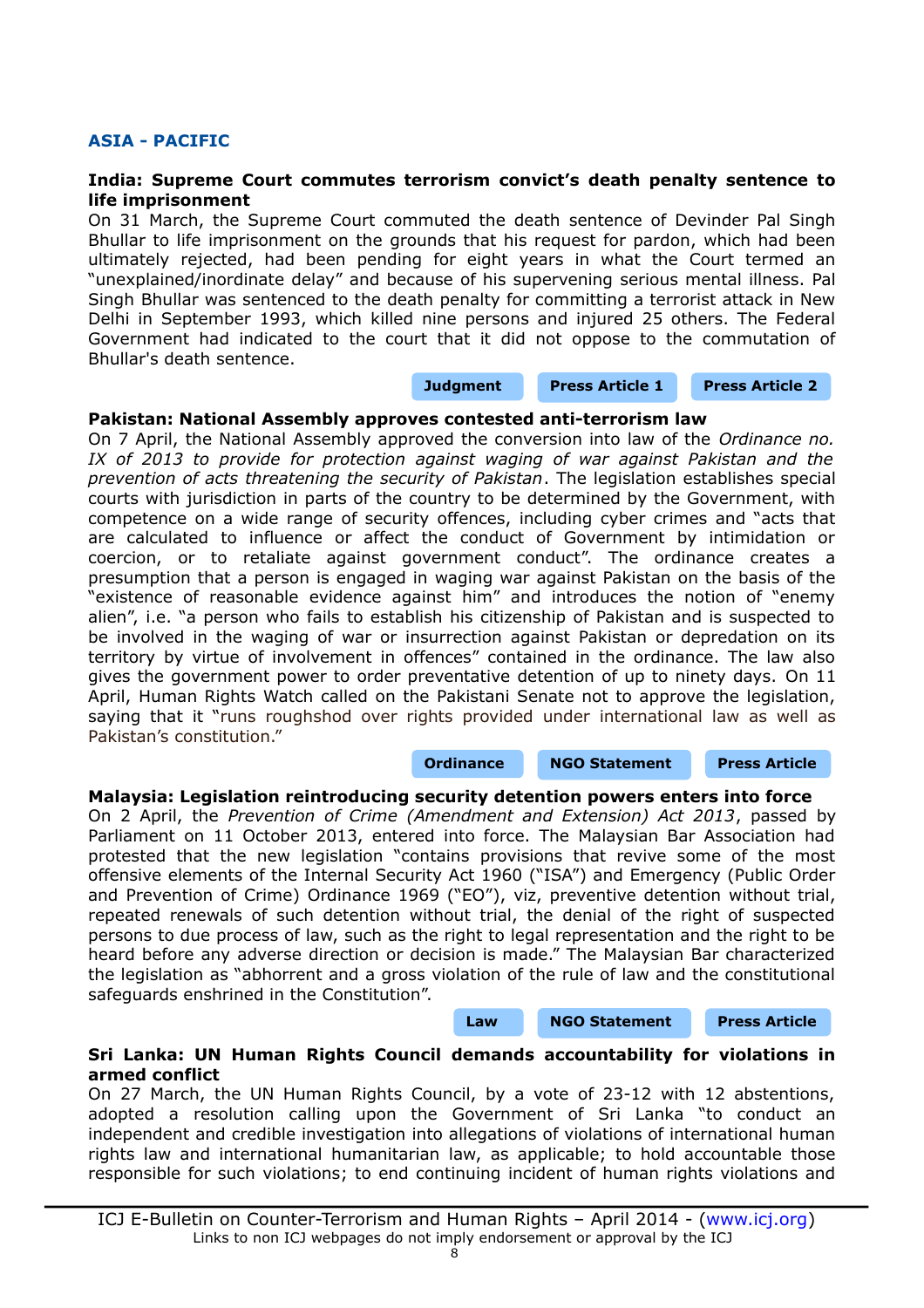abuses in Sri Lanka." The Council requested the Office of the UN High Commissioner for Human Rights to "undertake a comprehensive investigation into alleged serious violations and abuses of human rights and related crimes by both parties in Sri Lanka during the period covered by the Lessons Learnt and Reconciliation Commission, and to establish the facts and circumstances of such alleged violations and of the crimes perpetrated with a view to avoiding impunity and ensuring accountability". On 4 April, Sri Lanka's External Affairs Minister, G.L. Peiris, made public an order signed on 20 March "freezing the assets and financial resources of entities [including] the Liberation Tigers of Tamil Eelam (LTTE)". According to Human Rights Watch, the decision to designate 16 overseas Tamil organizations as "financers of terrorism" "is so broad that it appears aimed at restricting peaceful activism by the country's Tamil minority."

**[HRC Resolution](http://www.un.org/ga/search/view_doc.asp?symbol=A/HRC/25/L.1/Rev.1) [UN Statement](http://www.ohchr.org/EN/NewsEvents/Pages/DisplayNews.aspx?NewsID=14447&LangID=E) [NGO Statement 1](http://www.hrw.org/news/2014/03/26/un-rights-council-crucial-vote-sri-lanka-inquiry) [NGO Statement 2](http://www.hrw.org/news/2014/04/07/sri-lanka-asset-freeze-threatens-peaceful-dissent)**

# **EUROPE & COMMONWEALTH OF INDEPENDENT STATES**

#### <span id="page-8-2"></span>**UK: Defence Committee approves use of drones**

On 25 March, the Defence Committee of the House of Commons released a report entitled *Remote Control: Remotely Piloted Air Systems – current and future UK use*. In this report, the Committee expressed satisfaction that "UK remotely piloted air system operations comply fully with international law" but recommended that there should be "greater transparency in relation to safeguards and limitations the UK Government has in place for the sharing of intelligence" in relation to targeted killings. Following considerations of the UN Special Rapporteur on the promotion and protection of human rights and fundamental freedoms while countering terrorism, Ben Emmerson, the Committee recognized that conducting a "prompt, independent and impartial fact-finding inquiry and to provide a detailed public explanation" for any allegation of civilians' killings "is not a simple and straightforward request as to do so could seriously jeopardise continuing operations. Nonetheless, we recommend that, to the extent that it is operationally secure to do so."

#### **[Report](http://www.publications.parliament.uk/pa/cm201314/cmselect/cmdfence/772/772.pdf) [NGO Statement](http://www.commondreams.org/newswire/2014/03/25)**

#### <span id="page-8-1"></span>**UK: Tax revenue services used anti-terrorism surveillance powers to find whistleblower**

On 24 March, *The Guardian* reported that during testimony before Parliament's Public Accounts Committee, Lin Homer, the head of HM Revenue and Customs (the UK tax agency), admitted that the UK agency had used the pervasive surveillance powers provided by the *Regulation of Investigatory Powers Act* (RIPA) to track down a company whistleblower). Such powers, however, are authorized only in cases of suspicion of terrorism. The whistleblower, an employee of investment banking company Goldman Sachs, had leaked to Guardian journalists a "sweetheart" deal in which the HMRC had forgiven around 10 million pounds of interest "owed by Goldman Sachs after a failed taxevasion scheme". The surveillance powers, allowing the interception of emails, internet traffic phone communications and other data, were directed at placing under control conversations of Goldman Sachs employees and of *The Guardian*. Pressed by the Chair of the Committee, Margaret Hodge, Lin Homer, declared "we cannot offer *carte blanche* assurances for evermore that we won't use these [powers]".

#### **[Press Article](http://www.theguardian.com/politics/2014/mar/24/hmrc-criticised-mps-terror-law-tax-whistleblower-hodge)**

#### <span id="page-8-0"></span>**UK/Poland: More revelations on UK and Polish complicity in CIA rendition programme**

On 9 April, Al Jazeera reported, on the basis of two anonymous US officials' declarations, that "the CIA detained some high-value suspects on Diego Garcia, an Indian Ocean island controlled by the United Kingdom and leased to the United States." In addition, "20 prisoners were secretly detained in Poland from 2002 to 2005" and "Polish officials recently sought assurances from diplomats and visiting U.S. officials that the Senate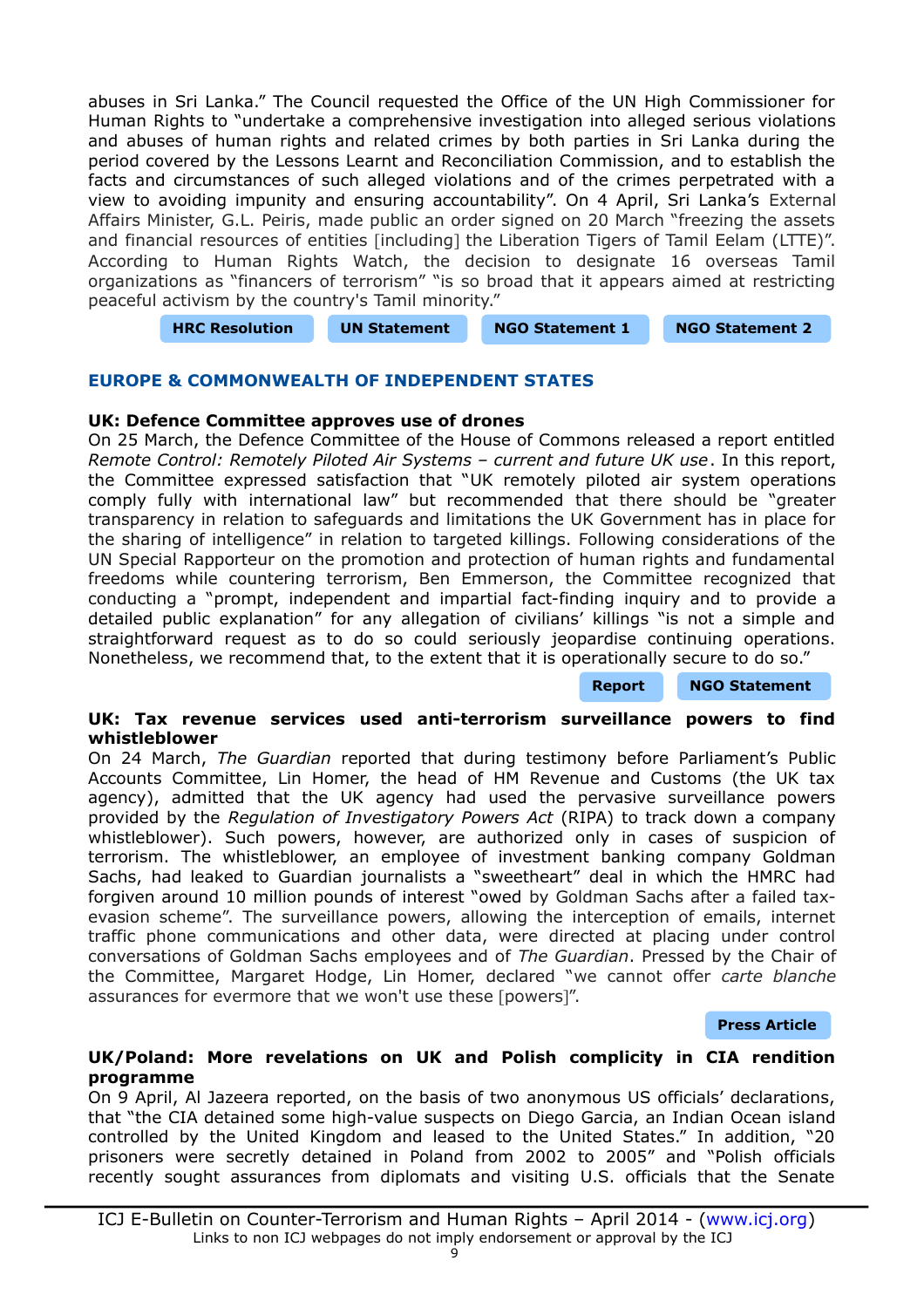report would conceal details about Poland's role in allowing the CIA black site to be operated on Polish soil." Following this revelation, on 14 April, the human rights organization Reprieve called on UK Secretary for the Foreign and Commonwealth Office, William Hague, to provide further clarification as to the use of the island in the context of CIA-led renditions operations. Reprieve also put forward the statement of Abdulhakim Belhadj, a Libyan opposition leader during the regime of Muammar Gaddafi and allegedly "rendered back to Libya in a joint CIA-MI6 operation in March 2004". Abdulhakim Belhadj declared that the head of Libyan intelligence services at the time, Moussa Kousa, told him that he had gone through "a place called Diego Garcia" during his first interrogation.

| <b>NGO Statement</b> | <b>Press Article 1</b> | <b>Press Article 2</b> | <b>Press Article 3</b> |
|----------------------|------------------------|------------------------|------------------------|
|                      |                        |                        |                        |

<span id="page-9-2"></span>**UK: Independent Terrorism Legislation Reviewer uphold use of preventive orders** On 27 March, the UK Independent Reviewer of Terrorism Legislation, David Anderson QC, published his report on the use in 2013 of the Terrorism Prevention and Investigation Measures (TPIMs), a set of administrative actions that the Home Office can order against persons she reasonably believes to have engaged in terrorism related activity. The Independent Reviewer, although noting that at present such powers are not used, stated that, "like control orders before them, TPIMs can be an effective means of preventing terrorism but have proved to be of little value in investigating it" and recommended that the legislation on which they are based should be renewed. In his report, David Anderson also renewed certain recommendations he had made previously: to consider "whether measures as strong as TPIMs need or ought to be available for use against a person whose connection with an act of terrorism could be as remote as the giving of support to someone who gives encouragement to someone who prepares an act of terrorism"; and to introduce a requirement that the Secretary of State for the Home Department "prove such involvement I in terrorism-related activity] on the balance of probabilities."

## **[Report](https://www.gov.uk/government/uploads/system/uploads/attachment_data/file/298487/Un_Act_Independent_Review_print_ready.pdf) [Reviewer Statement](https://terrorismlegislationreviewer.independent.gov.uk/2014-tpims-report/#more-2057)**

# <span id="page-9-1"></span>**Spain: Investigative Judge to continue Guantánamo torture investigation**

On 15 April, the Central Criminal Court's (*Audiencia Nacional*) Investigative Judge Pablo Ruz ordered continuation of the investigations into yet to be identified members of the US military and intelligence services for the offences of torture and war crimes allegedly committed against former Guantánamo detainees Abdul Latif Al Banna, Omar Deghayes, Hamed Abderrahman, Ahmed and Lahcen Ikassrien. The allegations concern the treatment they allegedly underwent while in US custody in Guantánamo and elsewhere. The investigative judge refused to apply a recent legislative revision of the Spanish universal jurisdiction rules, which has limited the competence of the Spanish Court's to investigate crimes under international law only when the suspected person is "resident in Spain". Judge Ruz ruled that this provision was contrary to Spanish obligations under international law, including under the Geneva Conventions and its Additional Protocol I as well as the UN Convention against Torture. Following the decision, Judge Ruz renewed his request of rogatory to the United States to know the status of investigations in light of the respect of the principle of complementarity.

**[Order \(S\)](http://www.ccrjustice.org/files/Court%205%20Decision%2015.04.14.pdf) [Press Article 1 \(E\)](http://news.yahoo.com/spain-judge-defies-pressure-scrap-guantanamo-case-181407803.html) [Press Article 2 \(S\)](http://politica.elpais.com/politica/2014/04/15/actualidad/1397564481_086033.html)**

# <span id="page-9-0"></span>**Denmark: Open Society asks for information on alleged Danish complicity in US targeted killings**

On 30 April, the Open Society Justice Initiative filed a series of freedom of information actions before the Ministry of Justice, the Security and Intelligence Service, the Ministry of Defence, the Defence Intelligence Service, and the Independent Police Complaints Authority under the *Public Records Act and Public Administration Act* asking for the release of information allegedly held by the Danish government on its involvement in the targeted killing of Anwar al-Awlaki, killed by a US drone strike in Yemen in 2011. This request was initiated after reports in Danish media documented "that the Danish intelligence services,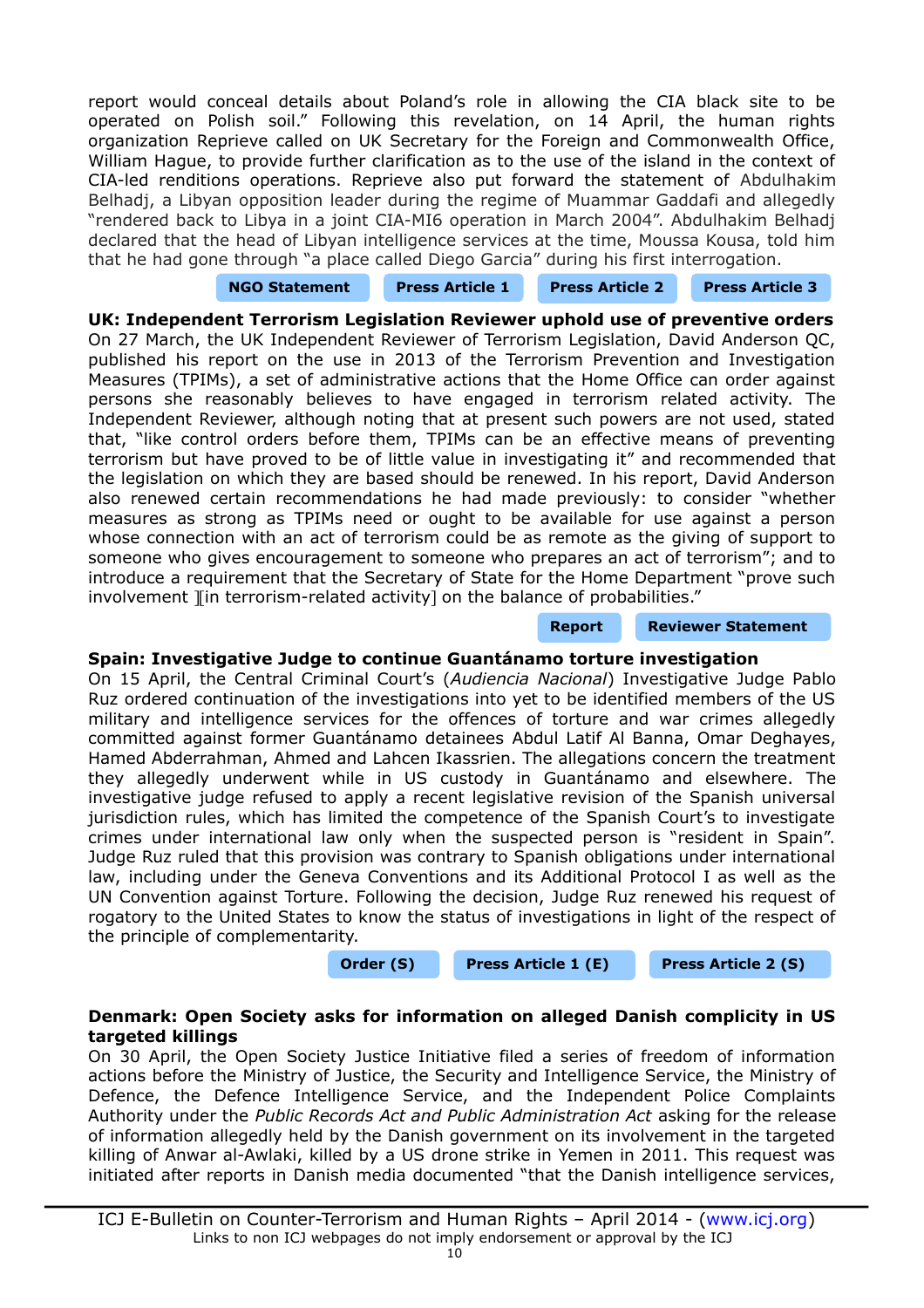M.G., a Russian national of Chechen origin, to the Russian Federation, where he has been under investigation since 2003 for involvement with an armed group and preparing terrorist activities. He fled Russia with his family in 2004, requesting asylum in Poland and

Germany. During a trip to Turkey in 2012, he was arrested at the Romanian-Bulgarian border. The Court considered documentation of the widespread torture of detainees suspected of belonging to armed groups operating in the North Caucasus and that, despite diplomatic assurances obtained for his safety, there were substantial grounds to believe that a risk existed that he would be subjected ill-treatment. The Court also criticized the frequent failure of the Russian Federation to conduct effective investigations into allegations of cases of torture and inhuman and degrading treatment in detention facilities in the North Caucasus, as well their failure in this case to elaborate on what steps would be taken to protect the applicant from abuse.

## **[Judgment \(F\)](http://hudoc.echr.coe.int/sites/eng/pages/search.aspx?i=001-142125)**

#### <span id="page-10-1"></span>**Turkey: European Court rules Turkey breached right to liberty of PKK supporters**

On 8 April, the European Court of Human Rights ruled that Turkey had violated the right to liberty of two alleged supporters of the Kurdistan Workers' Party (PKK), Ziya Ergezen and Mehmet Ergezen, respectively father and son, who were arrested in 2005 and charged under anti-terrorism legislation. Both had spent three successive periods in detention, amounting to three-and-a-half years for the father and three years and three months for the son. The Court ruled that their detention had been excessively long, as the reliance by Turkish authorities merely on the severity of the penalty and persistent suspicions were not sufficient, but that other additional grounds needed to be cited. The Court also ruled that Ziya Ergezen's rights, the applicant who had since had been unlawfully denied the opportunity to obtain compensation for unlawful detention. The Court also determined that their rights to a fair trial had been violated, because the judicial proceedings were excessively prolonged.

#### **[Judgment \(F\)](http://hudoc.echr.coe.int/sites/eng/pages/search.aspx?i=001-142195)**

#### <span id="page-10-0"></span>**Turkey: Prohibition on prisoners speaking Kurdish by phone breaches right to family life, rules European Court**

On 22 April, the European Court of Human Rights ruled that the prohibition on Turkish prisoners speaking by telephone in the Kurdish language while conversing with family members was in violation of Article 8 on the right to respect for private life and family life and correspondence. The Court determined that, for a detainee, being able to communicate orally with his or her family members in his or her native language constitutes not only an element of the right to respect for correspondence, but also of the right to respect for family life. Restricting the phone calls to the Turkish language constituted an interference with these rights, which was not 'necessary in a democratic society'. Although the Turkish authorities were entitled to introduce security measures in screening communications of detainees, this particular measure had been applied without any assessment of its necessity.

**[Judgment \(F\)](http://hudoc.echr.coe.int/sites/eng/pages/search.aspx?i=001-142461)**

# known as Politiets Efterretningstjeneste (PET), recruited a Danish citizen and friend of al-Awlaki's, Morten Storm, as a double agent" and that one "of Storm's many tasks as a double agent was to work closely with the CIA and PET to track down al-Awlaki so that he could be killed in a U.S. drone strike".

<span id="page-10-2"></span>**Bulgaria: European Court blocks extradition of Chechen person to Russian**

On 25 March, the European Court of Human Rights ruled that Bulgaria could not extradite

#### **[NGO Statement 1](http://www.opensocietyfoundations.org/voices/denmark-cia-and-killing-anwar-al-awlaki) [NGO Statement 2](http://www.opensocietyfoundations.org/press-releases/time-denmark-acknowledge-its-role-cias-al-awlaki-killing) [Press Article](http://jyllands-posten.dk/indland/ECE6684091/renewed-focus-on-denmark-s-role-in-the-killing-of-terrorist-leader-anwar-al-awlaki/)**

**Federation**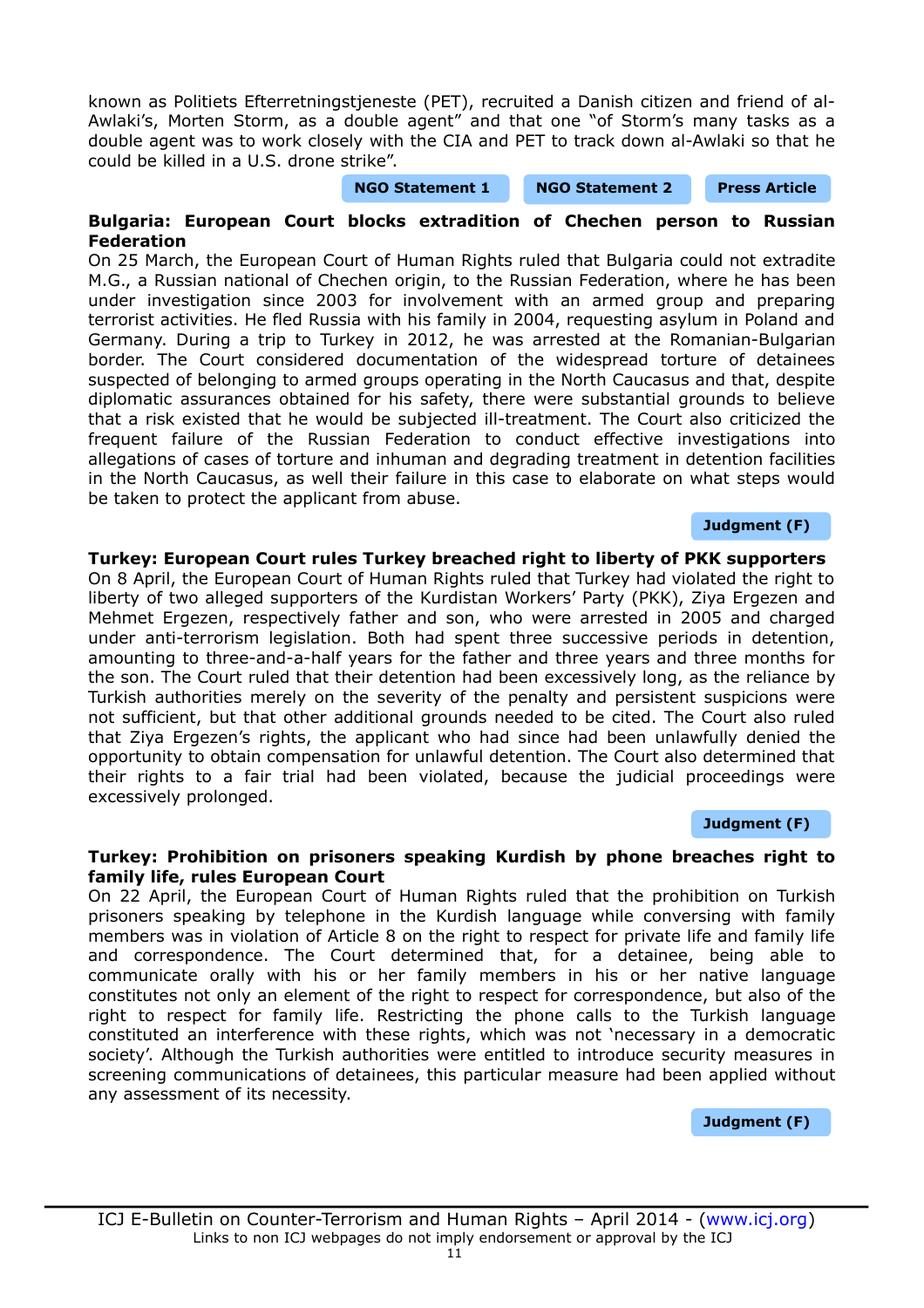# <span id="page-11-3"></span>**Ukraine: Acting Present launches "counter-terrorism" operation and signs secret laws**

On 13 April, Aleksandr Turchinov, Acting President of Ukraine, declared that the National Security Council, the constitutional body in charge of national defence, had decided to launch a "comprehensive wide-ranging counter-terrorism operation with the use of the army" in order to suppress any alleged separatist movement or group in the Eastern region of Ukraine. Immediately after this announcement, on 14 April, the Acting President signed Decree No 405/2014 on the decision of the National Security Council "On urgent measures on overcoming the terrorist threat and preserving territorial integrity of Ukraine". The content of the Decree is unknown and the decision itself is secret.

#### **[Decree \(R\)](http://www.president.gov.ua/documents/17317.html) [Press Article \(R\)](http://gazeta.ua/ru/articles/politics/_turchinov-podpisal-ukaz-o-nachale-antiterroristicheskoj-operacii-s-uchastiem-vsu/552548)**

## <span id="page-11-2"></span>**Russian Federation: Duma approves new terrorism offences and measures**

On 22 April, the State Duma of the Russian Federation adopted three new counterterrorism laws. The laws introduce new criminal offences to the Criminal Code, including an offence of "organization of crimes of a terrorist tendency", and abolish the statute of limitations for all crimes related to terrorism. The new legislation also doubles the punishment for "mass disorder" from four to eight years of imprisonment. One law broadens the notion of a "blogger", extending it to "any owner of a website or a page on which publicly accessible information is posted". A "blogger" is obliged by law to post personal information and to follow criminal legislation, including to desist from engaging in propaganda or glorification of terrorism.

**[Law 1 \(R\)](http://asozd2.duma.gov.ru/main.nsf/(Spravka)?OpenAgent&RN=428896-6&02) [Law 2 \(R\)](http://asozd2.duma.gov.ru/main.nsf/(Spravka)?OpenAgent&RN=428884-6&02) [Law 3 \(R\)](http://asozd2.duma.gov.ru/main.nsf/(Spravka)?OpenAgent&RN=428889-6&02)**

#### <span id="page-11-1"></span>**Russian Federation: European Court rules that extradition of "terrorism" suspect to Uzbekistan would breach European Convention**

On 17 April, the European Court of Human Rights ruled that the Russian Federation could not extradite Khamidullo Ismailov to Uzbekistan, as he would be at risk of being subject to torture if transferred and detained in that country. He has been charged in Uzbekistan with membership in an extremist and terrorist organization. The Court stated that "the general situation with regard to human rights in Uzbekistan is alarming" and that "reliable international material has demonstrated the persistence of a serious issue of ill-treatment of detainees, the practice of torture against those in police custody being described as 'systematic' and 'indiscriminate', and that there is no concrete evidence to demonstrate any fundamental improvement in that area." In addition, the Court also found a violation of the right to liberty, due to the lack of an available procedure for a judicial review of the lawfulness of the applicant's detention pending administrative removal.

**[Judgment](http://hudoc.echr.coe.int/sites/eng/pages/search.aspx?i=001-142429)**

# **UNITED NATIONS & REGIONAL ORGANIZATIONS**

## <span id="page-11-0"></span>**UN: Human Rights Council adopts resolution on counter-terrorism and human rights**

On 28 March, the UN Human Rights Council adopted a resolution on the protection of human rights and fundamental freedoms while countering terrorism. The Council urges States to take measures to ensure the right to an effective remedy, the respect of the right to liberty, of the right to privacy, to fulfil their duty to investigate allegations of human rights violations committed in the context of countering terrorism and to "ensure accountability for those responsible for violations that amount to crimes under national or international law". The resolution also recalls the impact of counter-terrorism measures on the rights to freedom of assembly and association, expression, the respect of the principle of *non-refoulement,* and the right to a fair trial.

**[Resolution](http://www.un.org/ga/search/view_doc.asp?symbol=A/HRC/25/L.11)**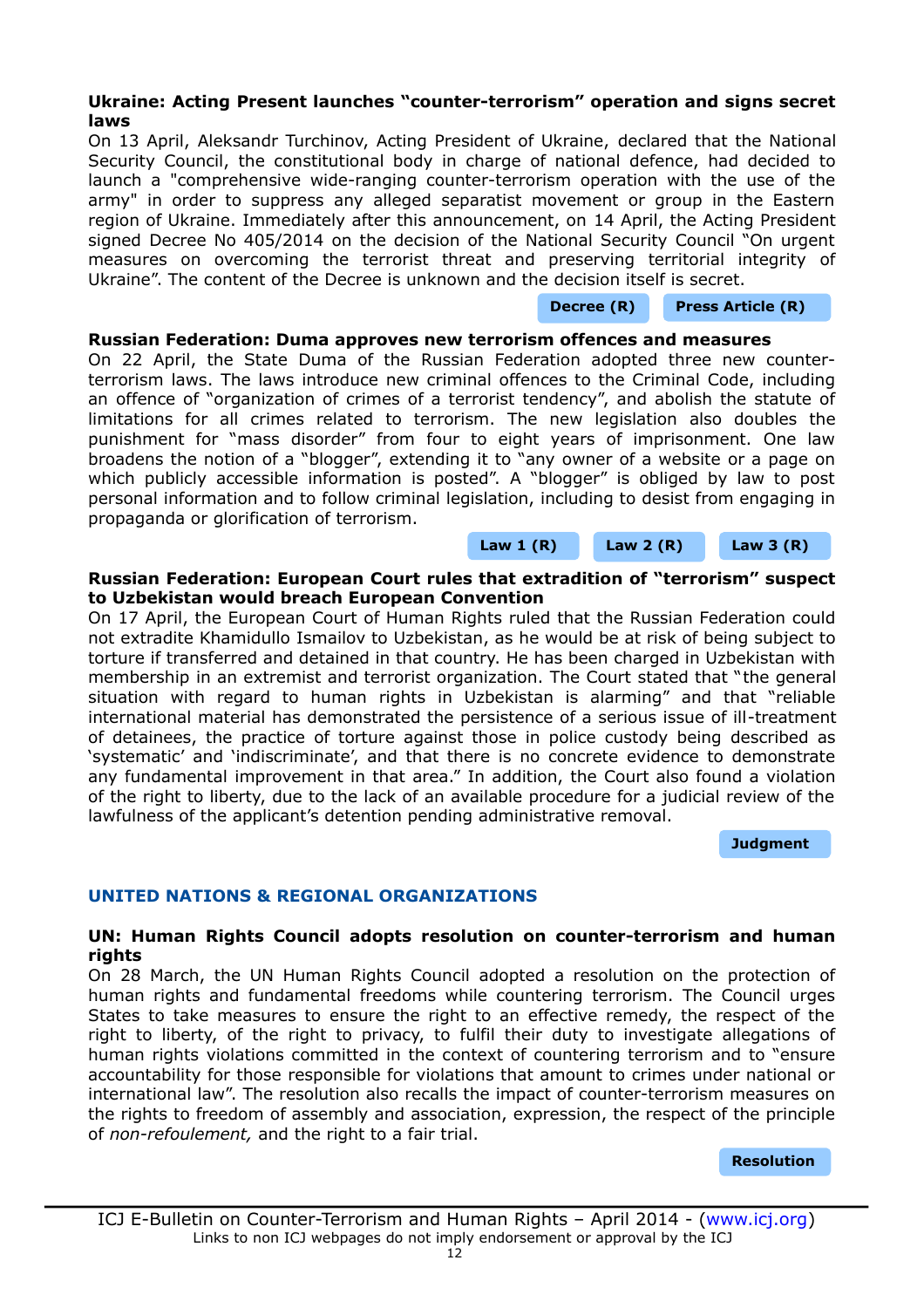# ICJ E-Bulletin on Counter-Terrorism and Human Rights – April 2014 - [\(www.icj.org\)](http://www.icj.org/) Links to non ICJ webpages do not imply endorsement or approval by the ICJ

# <span id="page-12-3"></span>**UN: Privacy must be protected online as well as offline, says Human Rights Council resolution**

On 28 March, the UN Human Rights Council adopted a resolution expressing concern "at the negative impact that surveillance and/or interception of communications, including extraterritorial surveillance and/or interception of communications, as well as the collection of personal data, in particular when carried out on a mass scale, may have on the exercise and enjoyment of human rights." The Human Rights Council reaffirmed that "the same rights that people have offline must also be protected offline". The Council decided to convene at its  $27<sup>th</sup>$  session in September a panel discussion on this particular challenge to human rights protection.

# <span id="page-12-2"></span>**UN: Human Rights Council concerned at drones' civilian casualties**

On 28 March, the UN Human Rights Council adopted a resolution expressing deep concern "at the civilian casualties resulting from the use of remotely piloted aircraft or armed drones" and concern "at the broader impact of remotely piloted aircraft or armed drones on individuals, children, families and communities, including the interruption of education, the undermining of religious and cultural practices and the reluctance to assist the victims of drones for fear of being caught in secondary strikes." The Council urged all State to "ensure that any measures employed to counter terrorism, including the use of remotely piloted aircraft and armed drones, comply with their obligations under international law" and "to ensure transparency in their records on (their) use."

**[Resolution](http://www.un.org/ga/search/view_doc.asp?symbol=A/HRC/25/L.32)**

**[Resolution](http://www.un.org/ga/search/view_doc.asp?symbol=A/HRC/25/L.12)**

# <span id="page-12-1"></span>**EU: Court of Justice invalidates Data Retention Directive**

On 8 April, the Court of Justice of the European Union (CJEU) ruled that European Union Directive 2006/24/EC on Data Retention was invalid, as it was contrary to EU obligations under articles 7, 8, and 11 of the EU Charter of Fundamental Rights relating to the rights to privacy, to protection of personal data and to freedom of expression. The Court considered that the Directive allows for the retention of data that could provide very precise information on the private lives of the persons detained and therefore inherently interferes with these rights. The Court affirmed that the retention of data required by the directive did not affect the essence of the right to respect for private life and the protection of personal data, and the retention in the context of the fight against serious crime genuinely did satisfy an objective of general interest, namely public security. However, the Court determined that the Directive violated the principle of proportionality. The Court observed that the serious interference of the directive with this fundamental right was not sufficiently circumscribed to ensure that the infringement is strictly necessary. The Court found at odds with the rights to privacy and data protection the fact that all individuals and all means of electronic communication without differentiation, limitation or exception were under scrutiny; that the notion of 'serious' crime referred to in the Directive in a general manner, which fails to lay down conditions under which a national authority may have access to and use the data; and that the retention period of at least six months is very problematic in this regard. The Court stressed that the Directive did not provide for sufficient safeguards to protect against the risk of abuse and fails to require that the data is actually retained within the EU.

# <span id="page-12-0"></span>**EU: Privacy expert group approves two opinions on mass surveillance**

On 10 April, the Working Party 29 (WP), the EU body that brings together EU Member States Privacy Ombudspersons, issued two opinions: one on surveillance of electronic communications for intelligence and national security purposes, and another on anonymisation techniques. The WP concluded that "secret, massive and indiscriminate surveillance programs are incompatible with our fundamental laws and cannot be justified by the fight against terrorism or other important threats to national security. Restrictions

# **[Judgment](http://curia.europa.eu/juris/document/document.jsf?text=&docid=150642&pageIndex=0&doclang=en&mode=req&dir=&occ=first&part=1&cid=313923) [CJEU Statement](http://curia.europa.eu/jcms/upload/docs/application/pdf/2014-04/cp140054en.pdf) [EDPS Statement](http://www.statewatch.org/news/2014/apr/eu-ecj-mand-ret-edps-statement.pdf) [Press Article](http://www.pcworld.com/article/2142240/swedish-isp-deletes-all-retained-customer-data-in-wake-of-eu-court-ruling.html)**

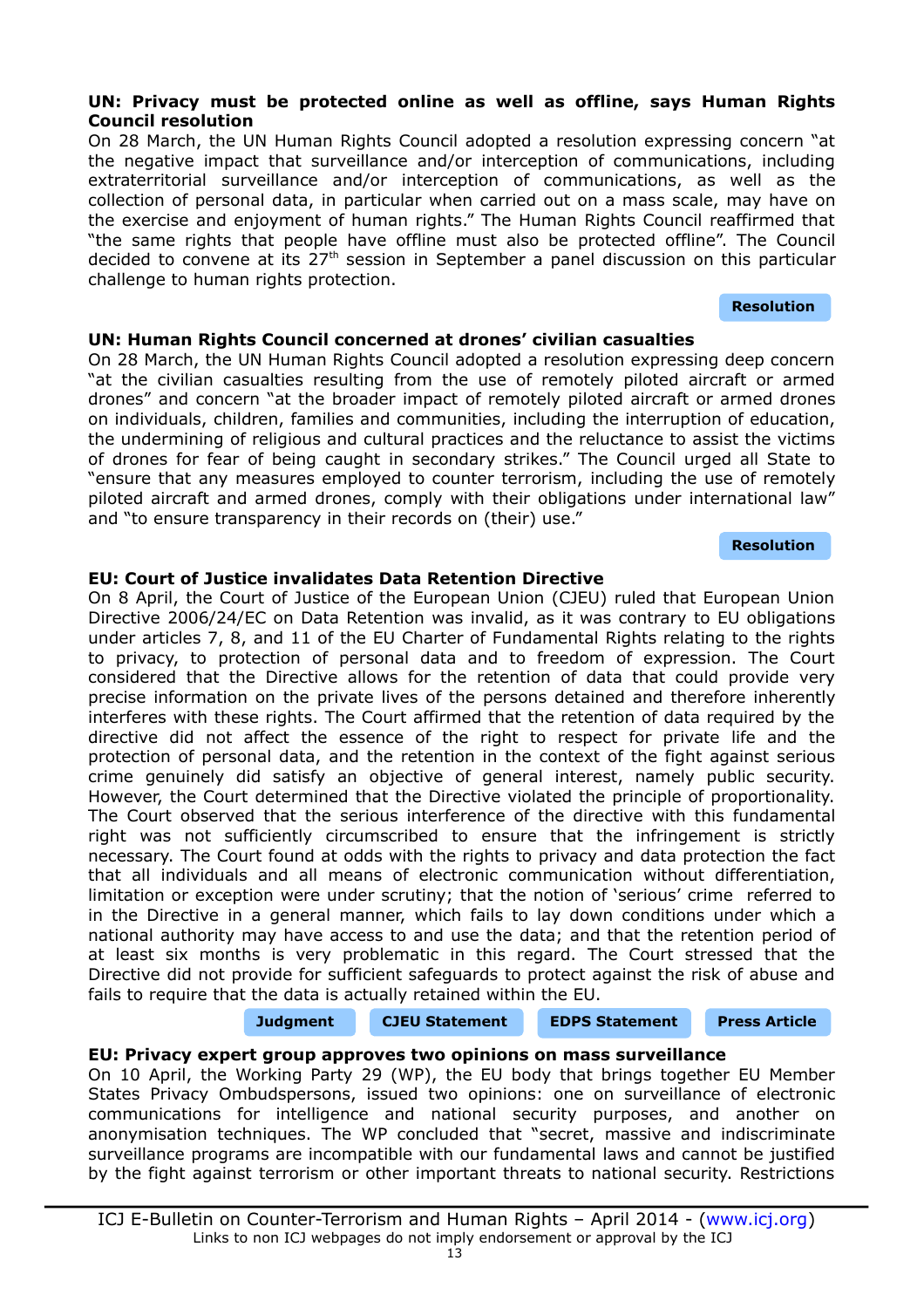to the fundamental rights of all citizens could only be accepted if the measure is strictly necessary and proportionate in a democratic society". It called for greater transparency and issued recommendations on respect by States of obligations under the European Convention on Human Rights in the context of surveillance of electronic communications. In its second opinion, the WP acknowledged "anonymisation techniques can provide privacy guarantees and may be used to generate efficient anonymisation processes, but only if their application is engineered appropriately – which means that the prerequisites (context) and the objective(s) of the anonymisation process must be clearly set out in order to achieve the targeted anonymisation while producing some useful data."

**[Opinion 1](http://www.statewatch.org/news/2014/apr/eu-art-29-dp-wp-215.pdf) [Opinion 2](http://www.statewatch.org/news/2014/apr/eu-art-29-dp-wp-216.pdf)**

## <span id="page-13-1"></span>**EU-US: EU and US confirm cooperation in counter-terrorism despite mass surveillance scandal**

On 26 March, the EU-US Summit adopted a joint statement in which they confirmed their cooperation "against terrorism in accordance with respect for human rights" and that "[a]greements such as the Passenger Name Record and Terrorist Finance Tracking Programme that prevent terrorism while respecting privacy are critical tools in ... transatlantic cooperation." While affirming that data protection and privacy remain important for the EU-US dialogue and that some steps have been made, they declared that they "will take further steps in this regard [and that they] are committed to expedite negotiations of a meaningful and comprehensive data protection umbrella agreement for data exchanges in the field of police and judicial cooperation in criminal matters, including terrorism." On 17 April, the European Data Protection Supervisor recommended that the EU institutions fully analyse "the impact on the fundamental rights to privacy and data protection of the policy options and sub-options regarding the possible continuation, amendment and termination of the EU-US TFTP Agreement" and assess the necessity and proportionality of this agreement.

#### **[Summit Statement](http://www.consilium.europa.eu/uedocs/cms_data/docs/pressdata/en/ec/141920.pdf) [EDPS Opinion](http://www.statewatch.org/news/2014/apr/eu-edps-tfts.pdf)**

#### <span id="page-13-0"></span>**Council of Europe: Edward Snowden testifies before Parliamentary Assembly with new revelations**

On 8 April, whistleblower and former National Security Agency consultant Edward Snowden provided testimony before the Parliamentary Assembly of the Council of Europe. In his testimony, Edward Snowden provided further details on the functioning of NSA mass surveillance programme XKeyscore, saying that it involves "trillions" of private communications and that through it the travel patterns of innocent EU and other citizens are tracked. He reported that "the NSA also routinely monitored the communications of Swiss nationals "across specific routes". Others who fell under its purview included people who accidentally followed a wrong link, downloaded the wrong file, or "simply visited an internet sex forum". French citizens who logged on to a suspected network were also targeted". He also underlined that national intelligence agencies used legal reinterpretation of old legislation to provide them with competence or authorization to conduct mass surveillance not foreseen when the laws had been drafted. Responding to a question as to whether Amnesty International and Human Rights Watch had been placed under NSA surveillance, Edward Snowden revealed that the NSA "has specifically targeted either leaders or staff members in a number of civil and non-governmental organizations … including domestically within the borders of the United States." He concluded that mass surveillance should be abandoned in favour of individual targeted surveillance, which he said was more effective and respectful of human rights.

**[Hearing \(Video\)](https://www.youtube.com/watch?v=3f8Lunf1a2w) [Hearing \(Podcast\)](http://www.humanrightseurope.org/2014/04/podcast-edward-snowdens-testimony-to-parliamentary-assembly-hearing/?utm_source=twitterfeed&utm_medium=twitter) [Press Article](http://www.theguardian.com/world/2014/apr/08/edwards-snowden-us-government-spied-human-rights-workers/print)**